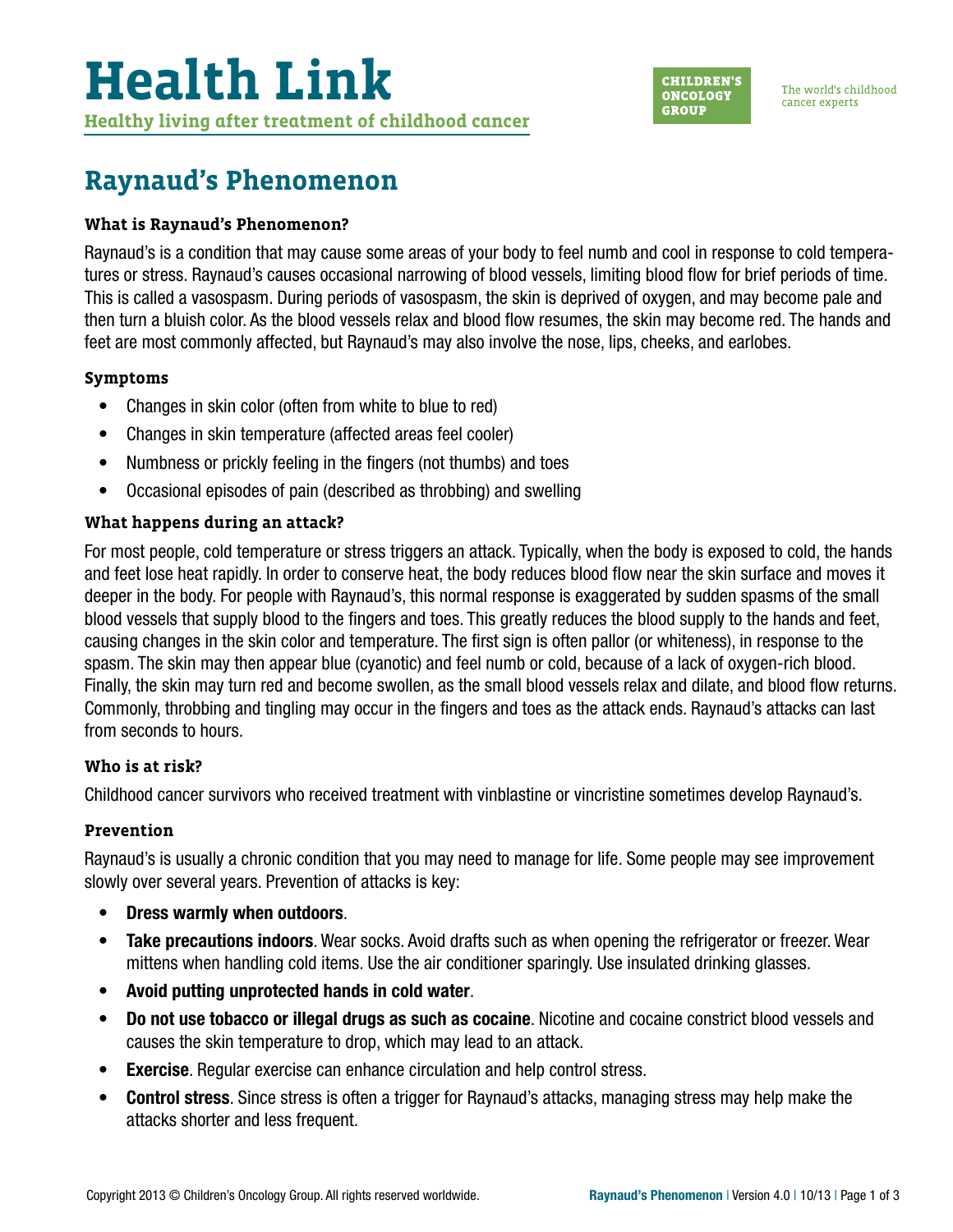#### **Treatment**

Treatment is directed at reducing the number and severity of attacks in order to prevent tissue damage. People with Raynaud's should follow all of the above recommendations for preventing attacks. In addition, if attacks are triggered by exposure to cold, placing the affected body part in warm water may help to stop symptoms. Other treatment methods include medications and biofeedback.

#### *Medications*

Medications that help to dilate blood vessels and promote circulation are sometimes prescribed for management of severe symptoms.

Certain prescription medications can sometimes make symptoms worse. These include birth control pills and some heart and blood pressure medicines. If you are taking any of these medications and are having symptoms of Raynaud's, consult with your healthcare provider regarding possible alternatives.

Certain over-the-counter cold or diet pills can make symptoms worse and should be avoided. These include drugs that contain pseudoephedrine (such as Actifed®, Chlor-Trimeton®, and Sudafed®).

#### *Biofeedback*

Using your mind to control stress and body temperature may help to decrease the severity and frequency of attacks. This may include guided imagery and/or deep breathing exercises. A psychologist may be helpful in designing a biofeedback program that meets your needs.

Written by Susan Shannon, RN, MSN, CPNP, CPON®, "STAR" Late Effects Program, Miller Children's Hospital, Long Beach, CA.

Reviewed by Thanh Le, MD; Joetta Deswarte-Wallace, RN, MSN; Neyssa Marina, MD; Debra Friedman, MD; Melissa M. Hudson, MD, Rebecca D. Pentz, PhD; John R. Mussman; and Josee Pacifico, RN, BSc (N).

### **Additional health information for childhood cancer survivors is available at**  *[www.survivorshipguidelines.org](http://www.survivorshipguidelines.org)*

Note: Throughout this *Health Links* series, the term "childhood cancer" is used to designate pediatric cancers that may occur during childhood, adolescence, or young adulthood. Health Links are designed to provide health information for survivors of pediatric cancer, regardless of whether the cancer occurred during childhood, adolescence, or young adulthood.

#### Disclaimer and Notice of Proprietary Rights

Introduction to Late Effects Guidelines and Health Links: *The Long-Term Follow-Up Guidelines for Survivors of Childhood, Adolescent, and Young Adult Cancers* and accompanying *Health*  Links were developed by the Children's Oncology Group as a collaborative effort of the Late Effects Committee and Nursing Discipline and are maintained and updated by the Children's Oncology Group's Long-Term Follow-Up Guidelines Core Committee and its associated Task Forces.

To cancer patients (if children, their parents or legal guardians): Please seek the advice of a physician or other qualified health provider with any questions you may have regarding a medical condition and do not rely on the Informational Content. The Children's Oncology Group is a research organization and does not provide individualized medical care or treatment.

To physicians and other healthcare providers: The Informational Content is not intended to replace your independent clinical judgment, medical advice, or to exclude other legitimate criteria for screening, health counseling, or intervention for specific complications of childhood cancer treatment. Neither is the Informational Content intended to exclude other reasonable alternative follow-up procedures. The Informational Content is provided as a courtesy, but not intended as a sole source of guidance in the evaluation of childhood cancer survivors. The Children's Oncology Group recognizes that specific patient care decisions are the prerogative of the patient, family, and healthcare provider.

No endorsement of any specific tests, products, or procedures is made by Informational Content, the Children's Oncology Group, or affiliated party or member of the Children's Oncology Group.

No Claim to Accuracy or Completeness: While the Children's Oncology Group has made every attempt to assure that the Informational Content is accurate and complete as of the date of publication, no warranty or representation, express or implied, is made as to the accuracy, reliability, completeness, relevance, or timeliness of such Informational Content.

No Liability on Part of Children's Oncology Group and Related Parties/Agreement to Indemnify and Hold Harmless the Children's Oncology Group and Related Parties: No liability is assumed by the Children's Oncology Group or any affiliated party or member thereof for damage resulting from the use, review, or access of the Informational Content. You agree to the following terms of indemnification: (i) "Indemnified Parties" include authors and contributors to the Informational Content, all officers, directors, representatives, employees, agents, and members of the Children's Oncology Group